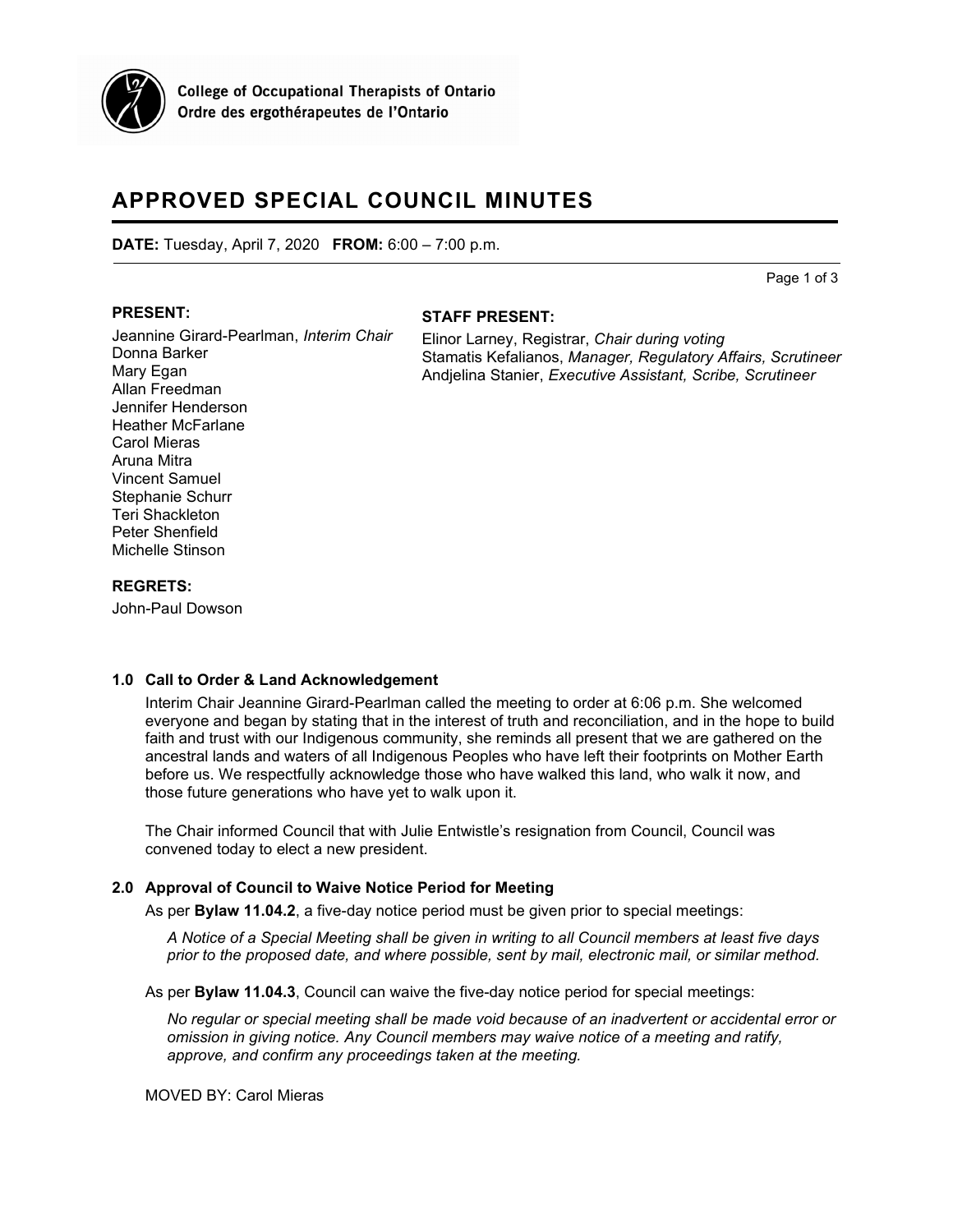SECONDED BY: Teri Shackleton

*THAT the five-day notice period be waived.*

#### **CARRIED**

#### **3.0 Conflict of Interest**

The Chair asked if anyone had a conflict of interest to declare. None was reported.

## **4.0 Approval of Agenda**

The Chair asked for changes to the agenda. None were reported.

MOVED BY: Carol Mieras SECONDED BY: Heather McFarlane

*THAT the agenda be approved as presented.*

#### **CARRIED**

## **5.0 Elections**

The Chair passed the floor to Elinor to preside over the election.

#### **5.1 Election of President**

Chair Elinor Larney stated that according to the bylaws, the Executive Committee must be composed of two professional and two public members. With two public members currently holding Executive positions, Council would be voting amongst the professional members for this vote. The Chair said she would read the slate of nominees prior to the vote and additional nominations would be accepted from the floor. A call for nominations would be made three times before declaring the nominations closed. Candidates would be invited to address Council prior to the vote. Andjelina Stanier and Stamatis Kefalianos were appointed as scrutineers.

The Chair proceeded with the election as follows:

## **PRESIDENT**

Jennifer Henderson and Carol Mieras were nominated for the position of President. Additional nominations from the floor were received for Jeannine Girard-Pearlman and Peter Shenfield. Jeannine Girard-Pearlman accepted her nomination and Peter Shenfield declined his nomination. No further nominations were received, and nominations were declared closed. Candidates addressed Council. Ballots were completed.

### *Jeannine Girard-Pearlman was declared elected by majority of votes as President.*

With the election of Jeannine Girard-Pearlman as President, the position of Vice President became vacant, and the Chair stated a vote would be held to elect a Vice President. With two public members currently holding Executive positions, Council would vote amongst the professional members for this vote. The Chair said she would call for nominations from the floor three times before declaring the nominations closed. Candidates would be invited to address Council prior to the vote.

Page 2 of 3